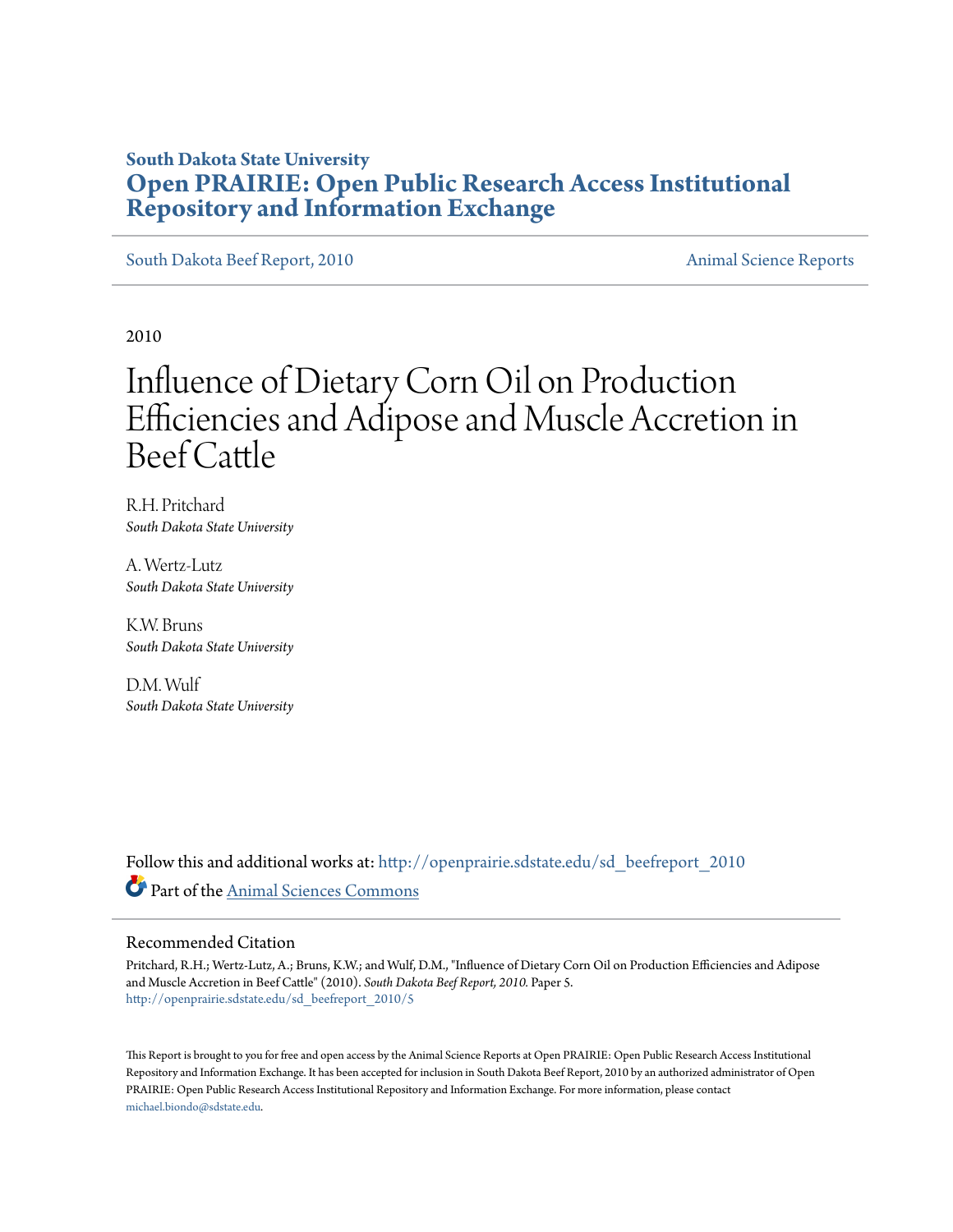

### **Influence of dietary corn oil on production efficiencies and adipose and muscle accretion in beef cattle<sup>1</sup>**

R. H. Pritchard<sup>2</sup>, A. Wertz-Lutz<sup>3</sup>, K. W. Bruns<sup>4</sup>, and D. M. Wulf<sup>4</sup>

Department of Animal and Range Sciences, South Dakota State University

#### **BEEF 2010‐04**

#### **SUMMARY**

The objective of this research was to determine shifts in metabolism associated with differences in marbling relative to total fatness in beef carcasses. Dietary starch is thought to optimize accumulation of intramuscular adipose (IAT). The two mechanisms used to alter IAT accumulation were to substitute either readily fermentable fiber or corn oil for starch from corn. The model involved yearling steers (n = 144) during a 131 d finishing phase. The control diet contained 8.5% roughage and 81.2% corn. A higher fiber finishing diet included substitution of chopped, high moisture ear corn (43.7%) and dried corn gluten feed (18.2%) for corn. Corn germ was included to provide 0, 2, or 6% corn oil in both the starch and fiber diets. Carbohydrate source (CHO) affected (*P* < 0.05) apparent energy content of the diet. The higher fiber diet resulted in lower ADG, higher DMI, and lower gain/feed. This lowered hot carcass weight (HCW) from 832 to 801 lb ( $P < 0.01$ ) but did not alter other measured carcass traits. The low level germ inclusion caused (*P* < 0.05) higher ADG and heavier HCW but reduced marbling (*P* < 0.05) and the ratio of marbling to total carcass fatness. Qualitative carcass traits were, in general, not affected (*P* > 0.10) by the higher germ inclusion. A sub-population of steers that were highest ( $n = 12$ ) and lowest ( $n =$ 12) in marbling relative to total carcass fatness ( $M_2$ Ratio) were scrutinized more closely to understand more about why marbling is or is not accumulated. Differences in  $M_2$ Ratio were not associated with HCW or fatness, but were associated with marbling (*P* < 0.001). Serum collected early in the feeding period from high M2Ratio steers caused higher (*P* < 0.05) satellite cell proliferation and differentiation rates *in vitro* than serum from low M2Ratio steers. This response diminished with additional days on feed. These results indicate that dietary carbohydrate source has minimal influence on carcass fat distributions, but that dietary oil dramatically alters circulating metabolites and is antagonistic to the production goal of high marbling and high cutability carcasses.

#### **INTRODUCTION**

The cattle industry has concerns as to whether corn distiller's grains (CDG) causes relatively lower marbling and cutability in fed cattle carcasses. A cursory review of our data base indicated this may be occurring. Furthermore, we had observed that higher inclusion levels of dry milled corn germ caused a substantial decrease in nitrogen retention in wethers fed high concentrate diets. Reduced N retention would be expected to correspond to lower muscle growth, which in turn could be reflected as lower cutability of the carcass. We had also observed a trend toward smaller LMA and increased fatness in carcasses of cattle fed comparable diets.

 $\overline{a}$ 

<sup>&</sup>lt;sup>1</sup> This research funded by the NCBA and the South Dakota Agricultural Experiment Station.<br>
<sup>2</sup> Distinguished professor.<br>
<sup>3</sup> Associate professor.<br>
<sup>4</sup> Professor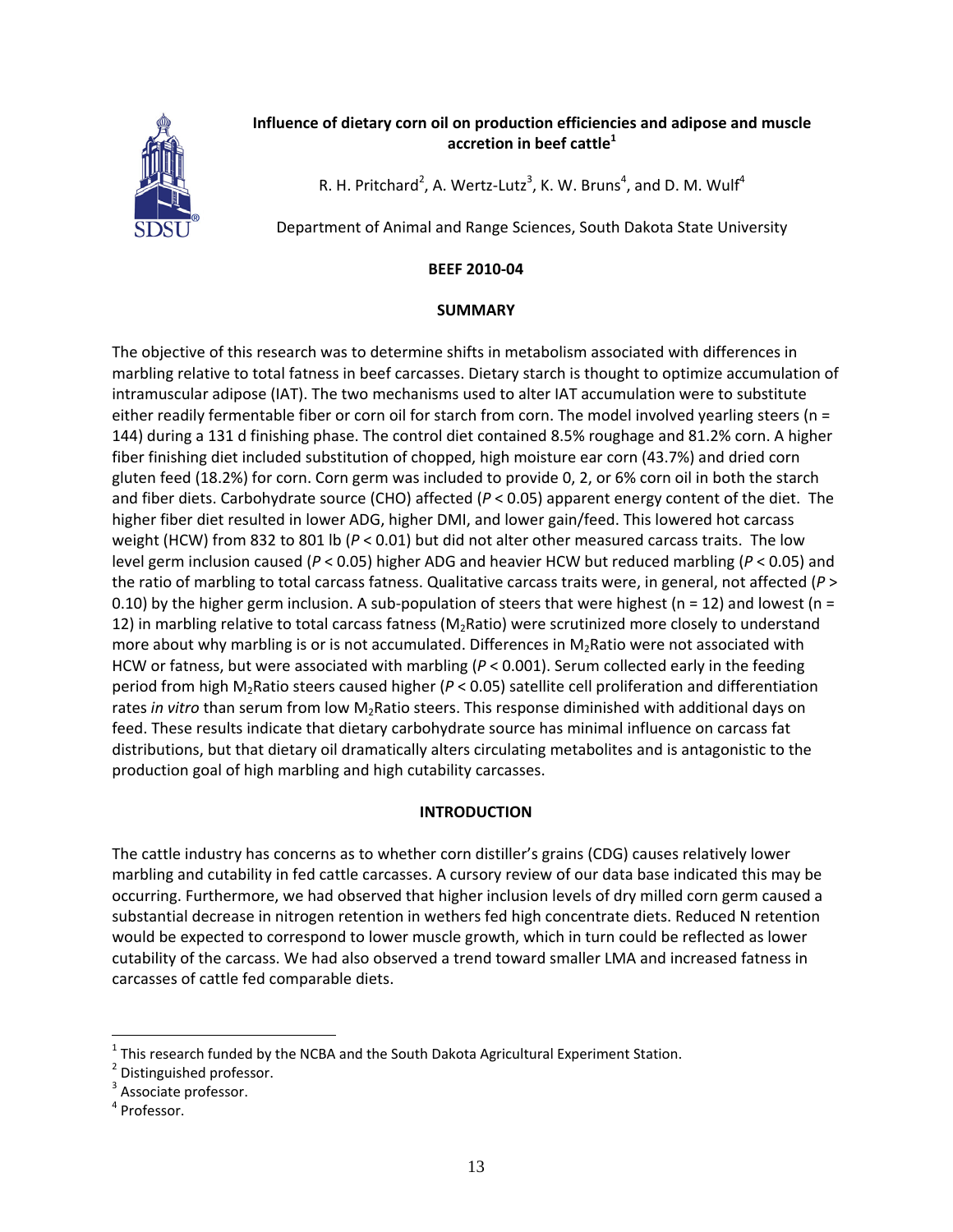Our theory was that the oil fraction of the germ was the causative agent. Corn distiller's grains have relatively lower and more variable corn oil content than corn germ. If corn oil is the causative agent, this would fit the inconsistent observations regarding any relationships between dietary CDG and carcass traits.

This experiment was designed to seek insight into mechanisms that may be involved in lowering quality grades and cutability of carcasses when beef cattle are fed elevated dietary corn oil via feeding corn processing co‐products. Cattle performance and carcass traits are discussed here. Metabolic profile responses to diet are described in a companion report included in this issue.

#### **MATERIALS AND METHODS**

#### *Cattle Management*

Diets for finishing cattle were defined to include no corn milling co-products (CO) or to provide 2% (LO) or 6% (HI) added corn oil from corn germ.

These levels of germ were fed in high starch (S) or high fiber (F) finishing diets. The higher fiber diets included substitution of chopped high moisture earlage and dried corn gluten feed for rolled high moisture corn and dry whole shelled corn. These diets were used as a 3 x 2 factorial arrangement of treatments with main effects of germ level (GERM n = 3) and carbohydrate source (CHO n = 2).

Cattle were fed twice daily. Diets were prepared in a stationary mixer. Diet ingredients were sampled each week, and nutrient composition was determined. True diet formulations were calculated from actual ingredient inclusion in batches of feed and the weekly compositional values for each ingredient. The diets reported in Table 1 depict these true formulations. Energy values reported are based upon tabular (NRC, 1996) values for each ingredient. Diets were fortified to meet or exceed known nutrient requirements (NRC, 2000). Feed records were summarized at 7 d intervals for compiling diet composition data and for calculating DMI.

These diets were evaluated in 144 steers (initial BW 770 lb  $S_d$  33 lb). Steers were approximately 10 mo of age and had been on site for >65 d. They were selected based upon uniformity of body weight from a group of 168 steers that had remained healthy since arrival at the feedlot. To allot steers to treatments, 2d prior to initiating the study, steers were weighed, ranked by BW, and then sequentially assigned to CHO diets S or F. Steers were then sorted by CHO diet, ranked by BW, and then randomly assigned to GERM level. The process was repeated to assign steers to pen replicates ( $n = 3$ ). At each step in the process, data were tested to confirm that mean BW and variance were similar across main effects. The combination criteria of CHO, GERM, and replicate constituted a pen. The allotment process resulted in a representative stratification of initial BW in each pen. Steers were physically sorted to test pens 2 d prior to starting the experiment.

Individual BW were determined starting at 0800 initially and at 28‐d intervals during the study except the last period (25 d). Revalor‐S implants were administered to all steers during the day 28 weighing process. The feeding study duration was 137 d.

Ultrasound measurements of ribeye area, ribfat depth, and percent intramuscular fat were acquired 77 and 6 d prior to harvest, corresponding to 60 and 131 d on feed.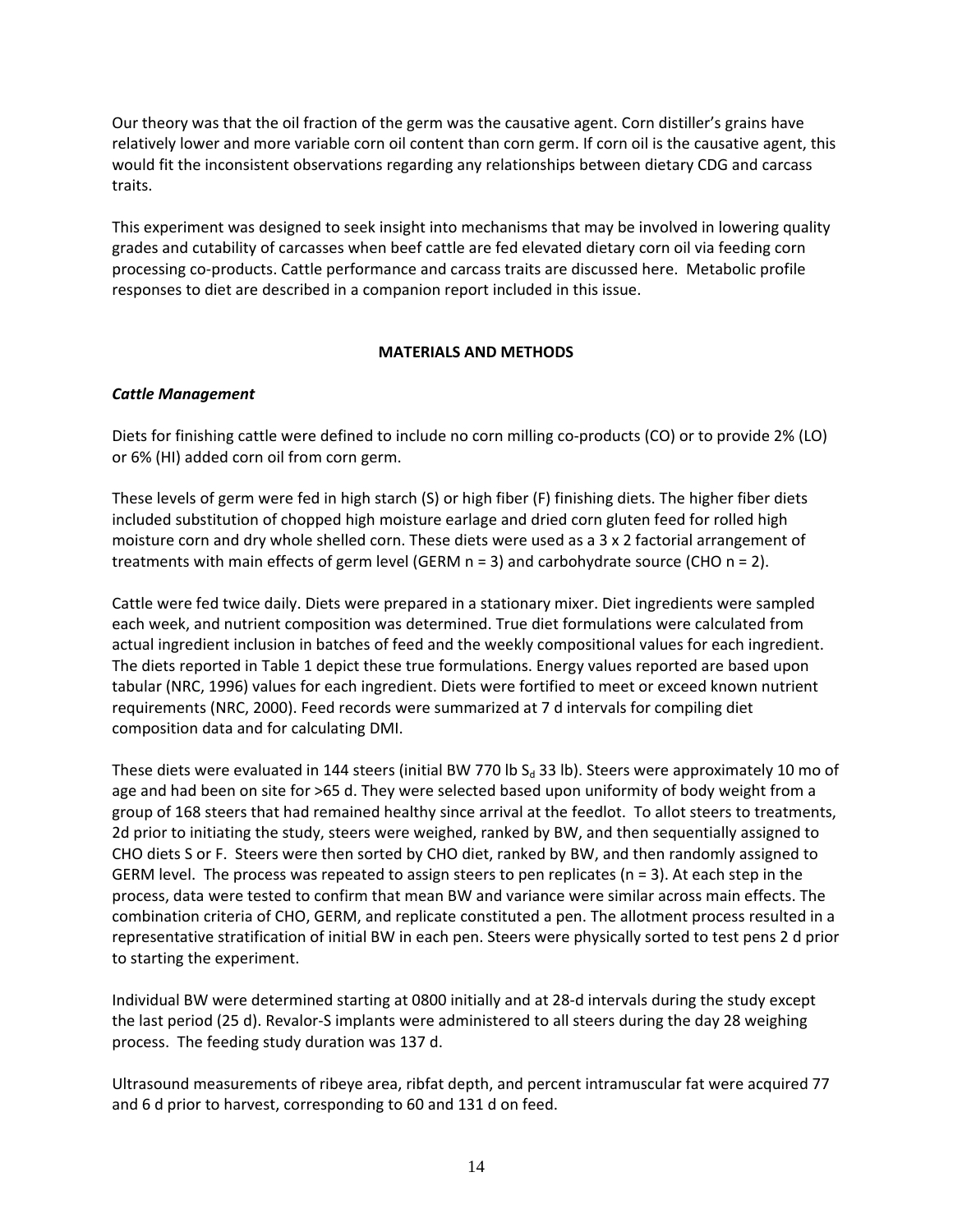| Germ Level<br>Item               |                         |         |                         |       |                         |       |                         |         |                         |                              |                         |       |  |
|----------------------------------|-------------------------|---------|-------------------------|-------|-------------------------|-------|-------------------------|---------|-------------------------|------------------------------|-------------------------|-------|--|
|                                  |                         | Control |                         | Low   |                         | High  |                         | Control |                         | Low                          |                         | High  |  |
|                                  | $\overline{\mathbf{x}}$ | $S_d$   | $\overline{\mathbf{x}}$ | $S_d$ | $\overline{\mathrm{x}}$ | $S_d$ | $\overline{\textbf{X}}$ | $S_d$   | $\overline{\textbf{X}}$ | $S_d$                        | $\overline{\mathbf{x}}$ | $S_d$ |  |
| Sorghum silage, %                | 8.64                    | 0.75    | 8.64                    | 0.75  | 8.64                    | 0.76  | 8.39                    | 0.83    | 8.39                    | 0.83                         | 8.39                    | 0.83  |  |
| Whole shelled corn, %            | 41.26                   | 0.55    | 37.08                   | 0.61  | 28.98                   | 0.68  | 25.51                   | 0.80    | 21.09                   | 0.65                         | 12.16                   | 0.37  |  |
| High moisture corn, %            | 39.94                   | 0.38    | 39.94                   | 0.38  | 39.93                   | 0.37  |                         |         |                         |                              |                         |       |  |
| High moisture earcorn, %         |                         |         |                         |       |                         |       | 43.69                   | 1.45    | 43.69                   | 1.46                         | 43.68                   | 1.49  |  |
| Soybean meal, %                  | 5.84                    | 0.45    | 5.47                    | 0.60  | 4.39                    | 0.73  |                         |         |                         | $\qquad \qquad \blacksquare$ |                         |       |  |
| Germ, %                          |                         |         | 4.55                    | 0.08  | 13.75                   | 0.24  |                         |         | 4.42                    | 0.17                         | 13.37                   | 0.50  |  |
| Corn gluten feed, %              |                         |         |                         |       |                         |       | 18.21                   | 0.29    | 18.21                   | 0.28                         | 18.21                   | 0.27  |  |
| Supplement <sup>2</sup> , %      | 4.32                    | 0.05    | 4.32                    | 0.05  | 4.32                    | 0.05  | 4.20                    | 0.15    | 4.20                    | 0.15                         | 4.19                    | 0.14  |  |
| Monensin, g/T                    | 29.4                    | 0.37    | 29.4                    | 0.36  | 29.3                    | 0.34  | 28.5                    | 1.00    | 28.5                    | 1.00                         | 28.5                    | 0.98  |  |
| Dry matter, %                    | 71.97                   | 0.98    | 72.19                   | 0.96  | 72.65                   | 0.92  | 69.99                   | 1.07    | 70.21                   | 1.05                         | 70.66                   | 1.02  |  |
| Crude protein, %                 | 12.98                   | 0.60    | 13.05                   | 0.62  | 13.03                   | 0.59  | 12.04                   | 0.13    | 12.25                   | 0.13                         | 12.69                   | 0.13  |  |
| NDF, %                           | 13.33                   | 0.44    | 14.00                   | 0.43  | 15.32                   | 0.42  | 20.29                   | 1.02    | 20.95                   | 1.03                         | 22.29                   | 1.04  |  |
| ADF, %                           | 6.26                    | 0.31    | 6.55                    | 0.31  | 7.11                    | 0.30  | 8.88                    | 0.63    | 9.19                    | 0.64                         | 9.81                    | 0.64  |  |
| Ash, %                           | 3.18                    | 0.12    | 3.16                    | 0.11  | 3.09                    | 0.11  | 4.20                    | 0.15    | 4.20                    | 0.14                         | 4.20                    | 0.14  |  |
| Germ EE, $\%^3$                  | $\mathbf 0$             |         | 2.09                    | 0.04  | 6.32                    | 0.11  | $\Omega$                |         | 2.04                    | 0.08                         | 6.15                    | 0.23  |  |
| $NE_{M}$ , Mcal/cwt <sup>4</sup> | 93.11                   | 0.28    | 95.45                   | 0.32  | 100.18                  | 0.39  | 88.01                   | 0.27    | 90.26                   | 0.27                         | 94.83                   | 0.36  |  |
| $NE_G$ , Mcal/cwt <sup>4</sup>   | 61.79                   | 0.28    | 63.73                   | 0.31  | 67.68                   | 0.37  | 57.03                   | 0.28    | 58.89                   | 0.28                         | 62.65                   | 0.33  |  |

Table 1. True diet formulations and compositions.<sup>1</sup>

monensin and tylosin.

 $^{\rm 3}$  Ether extract contributed from germ.<br><sup>4</sup> Based on tabular NE values for ingredients fed.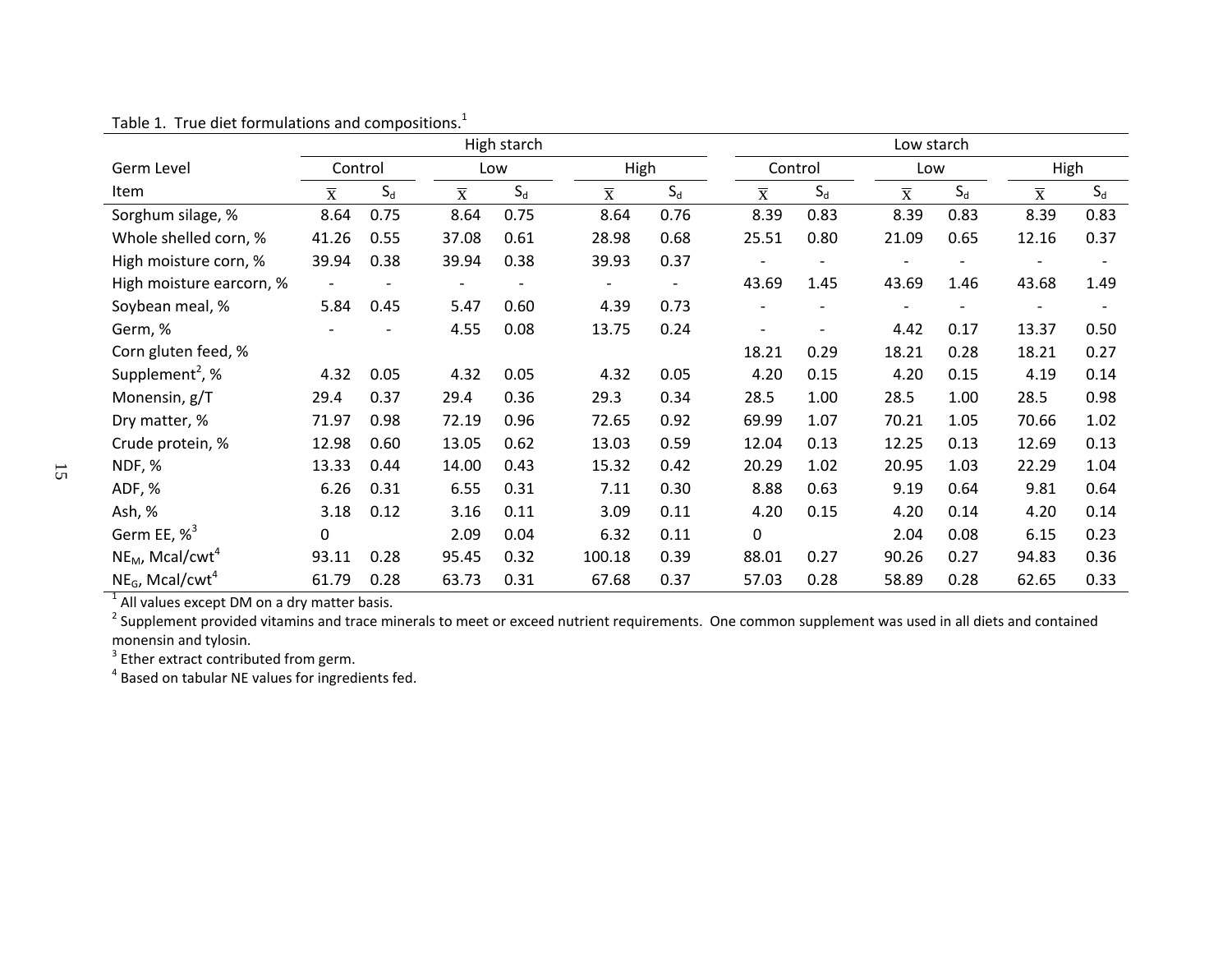Termination of the feeding phase was targeted for an overall average ribfat depth of 0.5 in. On the final day in the feedlot, only the morning feed delivery was made. Beginning at 1600 h steers were loaded on trucks and shipped to Tyson Fresh Meats, Dakota City, NE (145 mi). Slaughter began at 0700 the following day.

Individual steer identity was tracked through the slaughter and grading processes. For carcass composition comparisons, 3 steers from each pen had been previously identified as nearest to the mean initial BW. Carcasses from these steers were isolated and anatomical reference points for 9‐10‐11 rib sections (Hankins and Howe, 1946) were marked on the left side of each carcass. These reference points were used to recover rib sections during fabrication 24 h after grading was completed.

The 9‐10‐11 rib sections were taken to the SDSU Meat Lab. Soft tissue and bone were separated and weighed. Soft tissue was then processed through a sausage chopper and homogenized for subsequent water, fat, and protein determinations. Water content was considered weight loss during 72 h freeze drying. These dehydrated samples were then used to determine fat content by ether extraction using a Soxhlet apparatus (AOAC, 1990). Crude protein of the dry, fat‐free residue was determined by the Kjeldahl procedure (AOAC, 1990). Ash (650 $^{\circ}$  C, 12 h) was determined on dehydrated samples. Each assay was conducted in triplicate, and composite totals for water, protein, fat, and ash within sample ranged from 98.7% to 100.1%.

The MRatio is a method that normalizes dissimilar units for comparing marbling with carcass fatness. The following equation was used:

$$
\left[\begin{array}{cc} \frac{(\text{Obs Var}_1 - \text{Var}_1 \overline{x})}{\text{Var}_1 S_d} & \end{array}\right] - \left[\begin{array}{cc} \frac{(\text{Obs Var}_2 - \text{Var}_2 \overline{x})}{\text{Var}_2 S_d} \end{array}\right]
$$

Means and standard deviations used were from the whole population. When both variables deviate normally, the resulting value = 0. The MRatio reported used marbling and ribfat depth as variables 1 & 2, respectively. For M<sub>2</sub>Ratio calculations, percent carcass fat derived from 9-10-11 rib sections was used as variable 2.

#### *Statistical Analysis*

Statistical analysis of cattle performance and carcass variables were conducted using procedures appropriate for a 2 x 3 factorial arrangement of treatments for a completely randomized design. Pen was considered the experimental unit. Statistical analyses were conducted using the GLM module of SAS (SAS institute, Raleigh, NC).

#### **RESULTS AND DISCUSSION**

Dietary targets were achieved (Table 1), cattle performance was good (Table 2), and the harvest target of 0.5 in. ribfat was reached (Table 3). There were no indications that the production aspect of the project would compromise affects on the targeted dependent carcass trait variables. The main effects of CHO and GERM level are presented independently as there were no CHO x GERM level interactions detected for any production or carcass traits.

Level of CHO affected cattle performance in a manner that was predictable. The higher fiber content diet had a lower energy density, which should result in increased DMI, lower gain efficiency, and possibly lower ADG (Table 2). Each of these responses occurred (*P* < 0.05) for the 137‐d feeding period.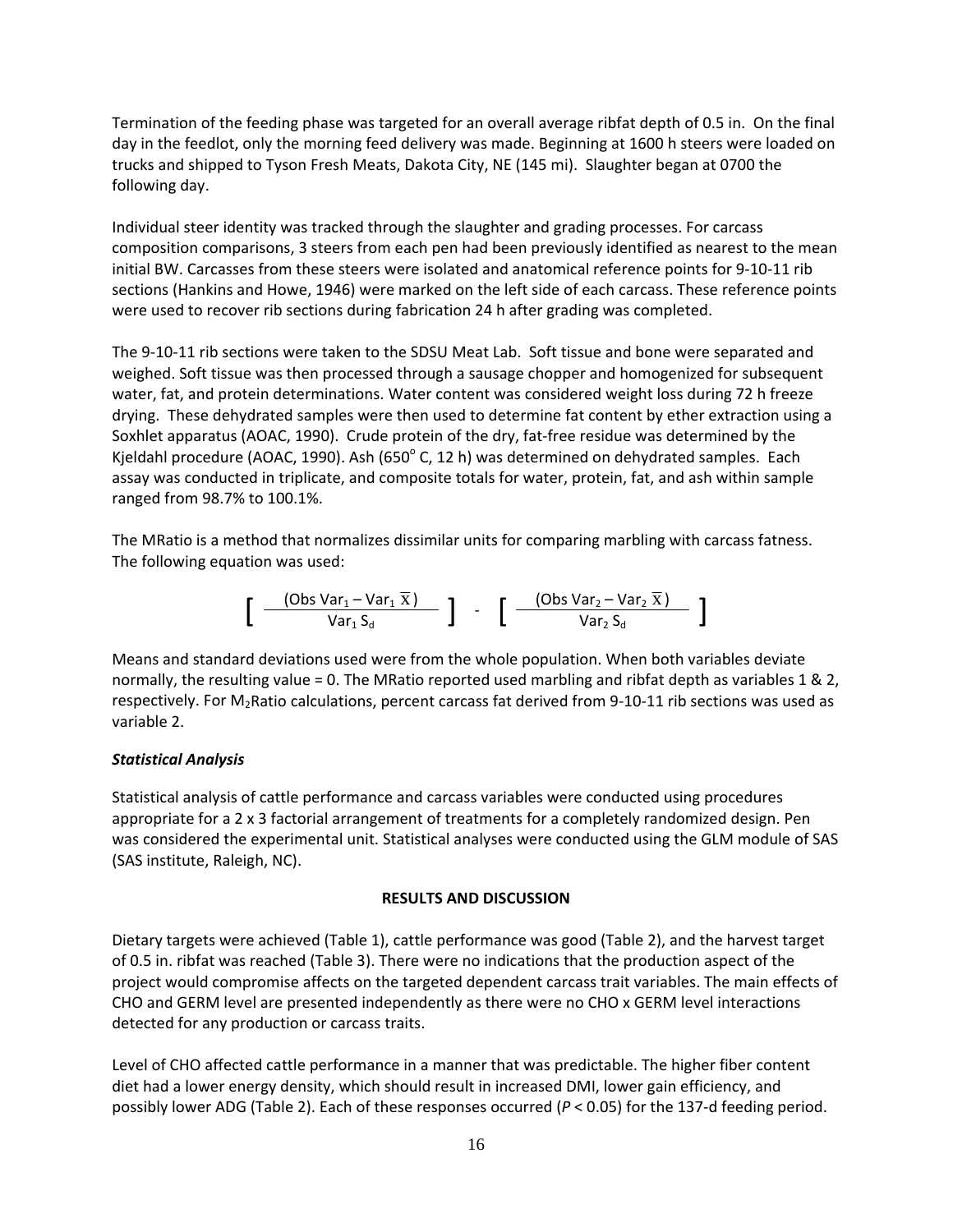This resulted in lower (*P* < 0.01) final BW and HCW on the higher fiber diet. We should expect cattle of similar mature size to have a similar body composition at a common body weight. Current growth models also assume that at a common body composition, the intramuscular fat (IMF) content of the longissimus is similar, regardless of body weight. Finally, there is a prevailing dogma that diets of higher starch content promote IMF deposits. Cumulatively, these factors should result in lower carcass fatness and disproportionately lower IMF or marbling steers fed the high fiber diet. In contrast to these principles, there were no differences in ribfat depth, marbling scores, MRatio, carcass fat content, or M<sub>2</sub>Ratio.

|                       |                   | <b>Diet</b>       |                    | Germ              |            |       |  |  |
|-----------------------|-------------------|-------------------|--------------------|-------------------|------------|-------|--|--|
|                       | Starch            | Fiber             | Control            | Low               | High       | EMS   |  |  |
| n                     | 9                 | 9                 | 6                  | 6                 | 6          |       |  |  |
| Initial BW, lb        | 770               | 770               | 762                | 768               | 770        | 5.7   |  |  |
| Final Live BW, $Ib1$  | $1310^a$          | $1275^b$          | 1288               | 1303              | 1286       | 166.7 |  |  |
| Adjusted <sup>2</sup> |                   |                   |                    |                   |            |       |  |  |
| Final BW, lb          | 1331 <sup>d</sup> | $1282^e$          | $1307^b$           | 1317 <sup>a</sup> | $1296^c$   | 12.72 |  |  |
| ADG, lb               | $4.10^{a}$        | $3.74^{b}$        | 3.90 <sup>ab</sup> | 4.01 <sup>a</sup> | $3.84^{b}$ | 0.006 |  |  |
| DMI, lb               | $23.25^a$         | $24.32^{b}$       | 23.85              | 24.10             | 23.40      | 0.128 |  |  |
| F/G                   | 5.69 <sup>a</sup> | 6.51 <sup>b</sup> | 6.13               | 6.04              | 6.12       | 0.036 |  |  |
| Gain/Feed, g/kg       | 176               | 154               | 164                | 167               | 164        | 16    |  |  |

Table 2. Cumulative 137 d steer performance by main effects

<sup>1</sup> Include 3% shrink.<br><sup>2</sup> Final BW = hot carcass weight/0.625.

a,b,c Means within main effect without common superscripts differ (P < 0.05).

d,e Means within main effect without common superscripts differ (*P* < 0.01).

The LO level inclusion of germ improved (*P* < 0.05) ADG over the HI germ inclusion but ADG on both LO and HI treatments were similar to the Control. Unlike previous work at South Dakota State University, the HI germ level did not cause lower ADG or G/F compared to CO (Table 2). Carcass weight was highest for LO germ and was lowest for HI germ (*P* < 0.05), but differences were small (Table 3). The contrast of CO versus pooled GERM levels indicated that GERM caused (*P* < 0.05) lower marbling and lower MRatio (Table 3) at a constant ribfat depth and lower M<sub>2</sub>Ratio ( $P < 0.05$ ) without altering carcass fatness (Table 4).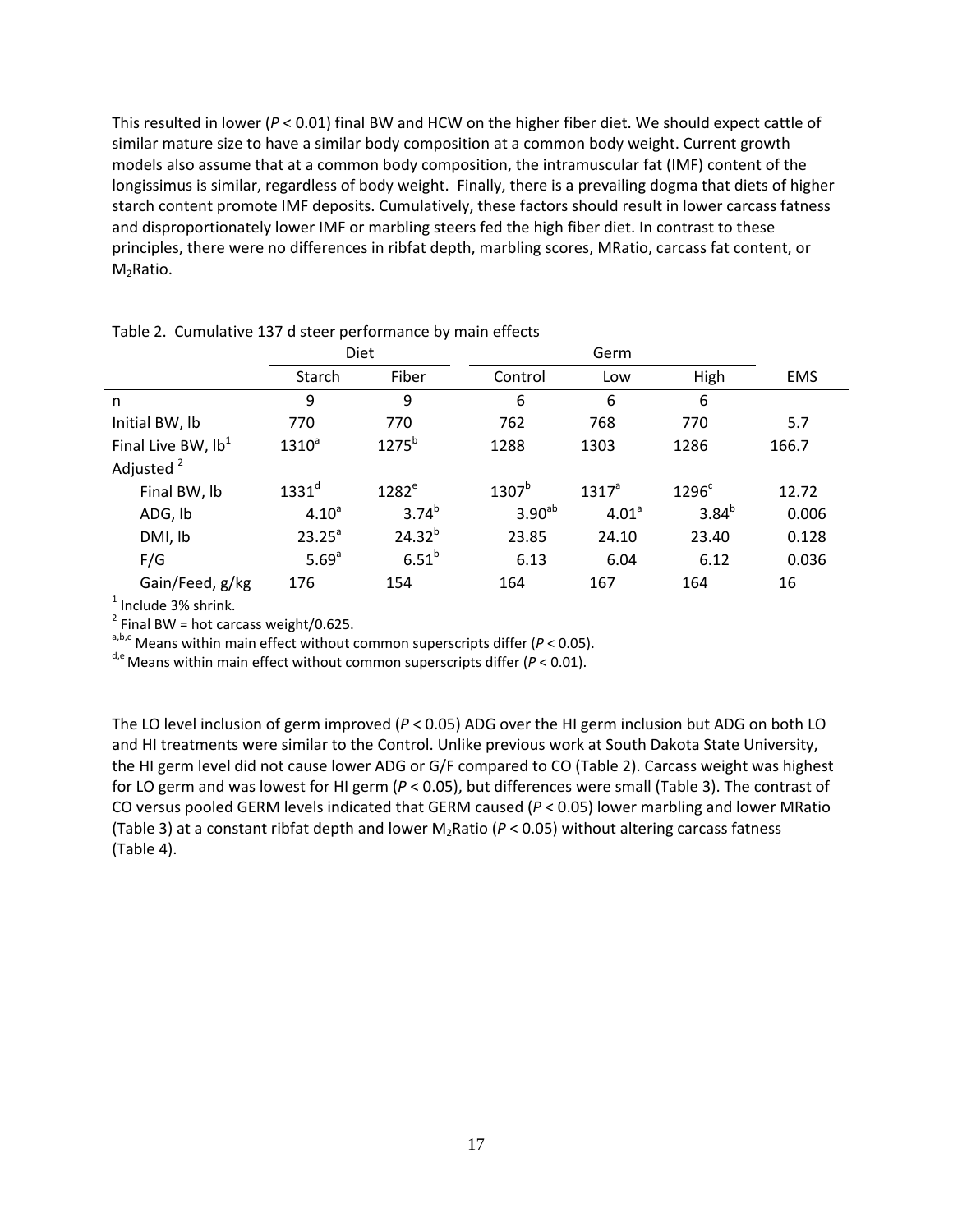|                     | Diet             |                  |                  |                  |                    |            |
|---------------------|------------------|------------------|------------------|------------------|--------------------|------------|
|                     | Starch           | Fiber            | Control          | Low              | High               | <b>EMS</b> |
| HCW, lb             | 832 <sup>d</sup> | 801 <sup>e</sup> | 816 <sup>b</sup> | 823 <sup>a</sup> | 810 <sup>c</sup>   | 36.5       |
| LMA, $in^2$         | 12.41            | 12.19            | 12.42            | 12.33            | 12.15              | 0.619      |
| Ribfat, in.         | 0.50             | 0.48             | 0.48             | 0.49             | 0.47               | 0.007      |
| Marbling $1$        | 597              | 584              | 607 <sup>a</sup> | 579 <sup>b</sup> | $584^{ab}$         | 0.080      |
| KPH, %              | 2.54             | 2.71             | 2.57             | 2.66             | 2.63               | 0.330      |
| MRatio <sup>2</sup> | $-0.102$         | $-0.001$         | $0.120^{a}$      | $-0.292^{b}$     | 0.018 <sup>a</sup> | 0.0632     |

Table 3. Influence of main effects on carcass traits

 $^1$  500 = Small $^{\circ}$ ; 400 = Slight $^{\circ}$ 

 $2$  Difference as marbling-ribfat divergence from population means.

a,b,c Means within main effect without common superscripts differ  $(P < 0.05)$ .

 $^{\text{d,e}}$  Means within main effect without common superscripts differ ( $P < 0.01$ ).

|  |  | Table 4. Carcass composition estimates from 9-10-11 rib sections |  |  |  |  |  |
|--|--|------------------------------------------------------------------|--|--|--|--|--|
|--|--|------------------------------------------------------------------|--|--|--|--|--|

|                          | Diet          |       |             |                       |                       |            |
|--------------------------|---------------|-------|-------------|-----------------------|-----------------------|------------|
|                          | <b>Starch</b> | Fiber | Control     | Low                   | High                  | <b>EMS</b> |
| <b>Edible Carcass</b>    |               |       |             |                       |                       |            |
| Fat, %                   | 31.42         | 30.76 | 30.78       | 31.49                 | 31.01                 | 2.372      |
| Protein, %               | 15.09         | 15.28 | 15.26       | 15.07                 | 15.22                 | 0.338      |
| Water, %                 | 52.17         | 52.60 | 52.61       | 52.06                 | 52.50                 | 2.281      |
| $M_2$ Ratio <sup>1</sup> | $-0.089$      | 0.081 | $0.280^{x}$ | $-0.163$ <sup>y</sup> | $-0.128$ <sup>y</sup> | 0.1157     |

 $1 \text{ M}_2$ Ratio based on marbling and carcass fat content.<br><sup>x,y</sup> Means within main effect without common superscripts differ (*P* < 0.10).

Ultrasound data (US) at 60 d on feed was obtained on 149 head (Table 5). No differences were found for LMA due to CHO or GERM. Steers consuming S diets had greater ( $P < 0.05$ ) US ribfat measurements than steers fed F. No differences were found for GERM. Marbling development quantified by the percentage of intramuscular fat content was greater (*P* < 0.05) for S than F (4.64 vs. 4.44). Steers consuming the CO germ had greater (*P* < 0.05) US IMF than the LO or HI germ treatments (4.71 vs. 4.40 vs 4.49, respectively). The MRatio was lower (*P <* 0.05) for S cattle because of greater ribfat depth. MRatio was lower for LO germ ( $P < 0.05$ ) compared to CO, but was not different from HI.

Ultrasound data at 131 d on feed was obtained on 138 head. Again, there were no treatment effects (*P* > 0.10) on LMA. Between CHO, higher ribfat was maintained by steers fed the S diets (0.52 vs. 0.47 cm; *P* < 0.05). No diet effects were observed for percent IMF or MRatio at this latter (131 d) point in growth.

These results indicated that increased fiber in the finishing diet from corn gluten feed and high moisture corn cobs had a predictable effect on cattle performance (lower efficiency) but did not alter the rate of accumulation of intramuscular fat. In contrast, inclusion of increasing levels of corn germ oil affected performance differently from performance predictions based upon dietary NE content. Supplemental corn germ oil also altered the distribution of adipose in the carcass.